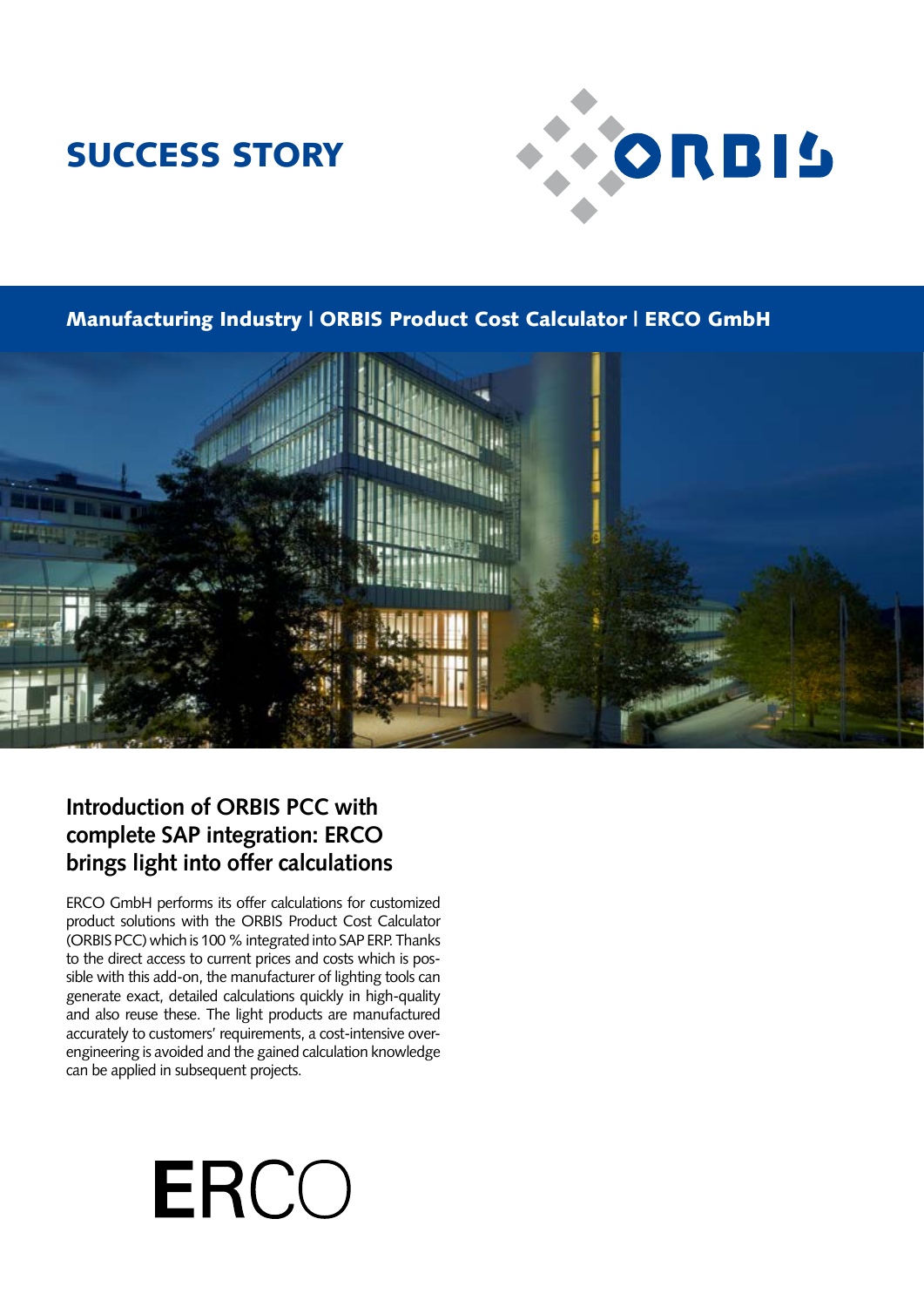## Introduction of ORBIS PCC with full SAP integration: ERCO brings light into offer calculations

In offices, gastronomy, retail, airports, conference centers, authorities, libraries and museums, on facades and in outdoor spaces – the right lighting is crucial in many areas. The targeted use of light improves concentration, perfectly sets the scene for retail spaces and ensures the optimal presentation of works of art.

#### **ERCO GmbH**

#### Head office: Lüdenscheid

Sector: Manufacturing industry, architectural lighting with LED technology

Production sites: active in 55 countries with own sales organizations and partners

Employees: worldwide around 870 employees

www.erco.com

#### **A range of 3,400 standard LED light tools**

The innovative, robust and low-maintenance tools from ERCO GmbH from Lüdenscheid, which are all LED-based, meet the most diverse requirements of lighting technology. The family-owned company founded in 1934, sells its products – spotlights, floodlights, wall washers or recessed floor luminaires – worldwide. The company deals in around 55 countries with its own sales organizations and partners. As the range of LED light tools includes around 3,400 items, ERCO can usually meet its customers' requirements with its standard products.

When a customer has very specific requirements for lighting, for example because the construction, space geometry or nature of the walls or a facade demands this, a customized light solution is developed. In such cases a lighting solution is customized according to the "Engineer-to-Order" concept. "Shining examples" include the New York Times skyscraper, the Guggenheim Museum in Bilbao, the Rome branch of the fashion brand Zara, or the Federal Chancellor's Office in Berlin.

#### **Calculating customized product solutions in SAP**

*"An accurate as possible offer calculation is the most important basis for economically creating this modification and for achieving the specified target margin"*, explains Jörn Escher, Group Manager Product Information Center at ERCO GmbH. Since recently, the lighting manufacturer handles this with the ORBIS Product Cost Calculator (ORBIS PCC), an ABAP-based add-on which is integrated seamlessly and with version compatibility into the SAP-ERP application with which ERCO has been working for a long time.

The ORBIS Product Cost Calculator replaces a solution based on Microsoft Excel and various IT tools from third- party suppliers, with which the offer calculations were previously performed in a cumbersome and timeconsuming manner outside of the SAP software. The prices and data needed to be extracted manually from SAP ERP and copied back and forth between the individual applications. This was not very transparent and due to the many media breaks there was also the risk that information was incorrectly interpreted or overlooked, worst case even lost.

#### **Exact calculation prevents over-engineering**

Very different nowadays: As ORBIS PCC is completely embedded in SAP ERP, the offer calculation is now ITsupported and standardized from start to finish. It is performed on a uniform database, in great detail and very accurately. Current material prices, tariffs, but also BOMs, work plans and production time parameters determined with the REFA method, automatically flow into the calculations, as the add-on allows online access to the SAP data.

The accurate description of the customer's requirements based on text documents, CAD drawings and other documents forms the starting point of the calculation which is now significantly more precise than before.



*Walker Tower, NY, USA; Foto: Edgar Zippel*

The result is that prices, costs and all other information which play a role in the calculation, are available to professional users in sales, but also in development and controlling, at all times, clearly arranged and above all uniformly. *"This way we are establishing a common understanding of the customer's requirements for "their" lighting systems across all departments, improving the internal cooperation and the knowledge transfer, and we are able to perform targeted, efficient calculations in high quality"*, says Jörn Escher. Product solutions can be deve-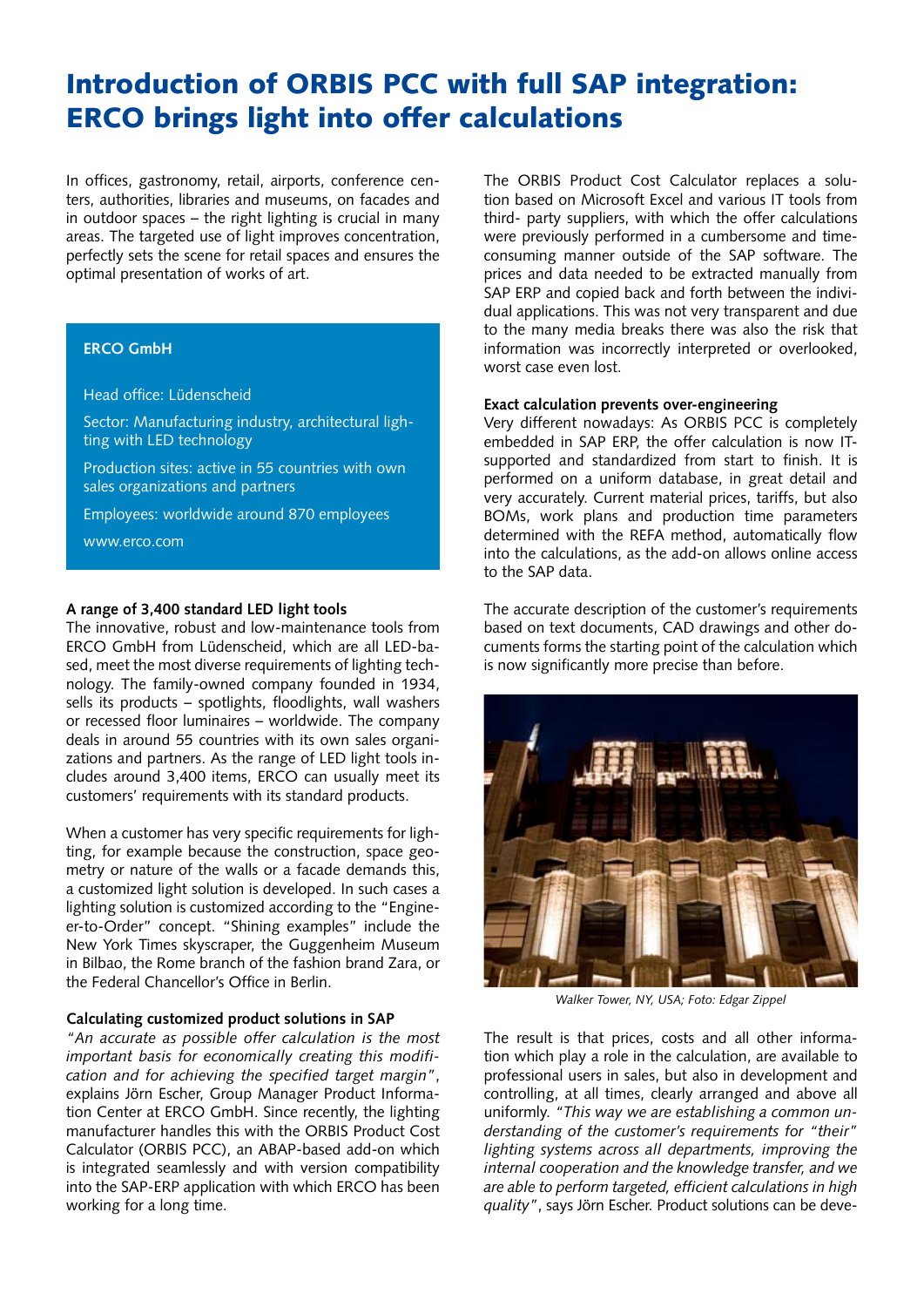

loped and manufactured exactly to the customer's specifications and usually also within the framework of the customer's price expectation; a costly over-engineering is avoided and cost drivers for the individual wishes are made visible and can be dealt with

– altogether very competitive factors.



*Barbican Art Gallery, London, UK; Foto: Dirk Vogel*

#### **Collecting and reapplying know-how Calculations**

Collecting and reapplying know-how Calculations in the course of the calculation process constantly need to be adjusted and fine-tuned – with ORBIS PCC this is no problem at all. The ERP software provides constantly updated prices and tariffs. Components that are part of the calculation, can easily be replaced or re-added. Figures and data relating to development and manufacturing times, internal activities, variable items such as tool costs and flat-rate surcharges can be added if required, also internal comments are taken over. And this with a few clicks of the mouse. As each change is fully documented, the calculation and its history is retraceable and transparent by means of the individual versions.

After the offer calculation is completed, an SD offer is immediately generated from the add-on tool, which is displayed in the SAP sales module and processed there, before it is automatically sent via SAP Mail to the customer in the correct language. Because each calculation is stored directly in the SAP software, the gained knowhow, e.g. about the technical implementation of specific requirements, can also be used for the costing of subsequent orders or comparable projects. *"This is an invaluable advantage, as this way we can create calculations and thereafter SD offers with less effort, and send them quicker to our customers"*, Jörn Escher emphasizes.

#### **Optimizing production planning**

But that's not all: ERCO's production planning has also benefited. The BOMs and work plans created within the framework of the offer calculation can be generated, following order confirmation, with the "Lean Data Manager" from ORBIS PCC via the touch of a button in SAP ERP as master data. The production order is also generated directly from the add-on and passed to the production control; without the need of a detour via order processing.

ERCO also relied on the process and consultancy expertise of ORBIS during the launch.

*"Thanks to the partnership-based cooperation of the ORBIS consultants and our internal team, we have implemented all our requirements, reliably solved all the demands which emerged during the course of the project and successfully completed the implementation", Jörn Escher reports.*

In the next step it is planned to coordinate and optimize the calculation processes integrated into the SAP ERP application by means of ORBIS PCC even more.



*Jörn Escher, Group Manager Product Information Center at ERCO GmbH.*